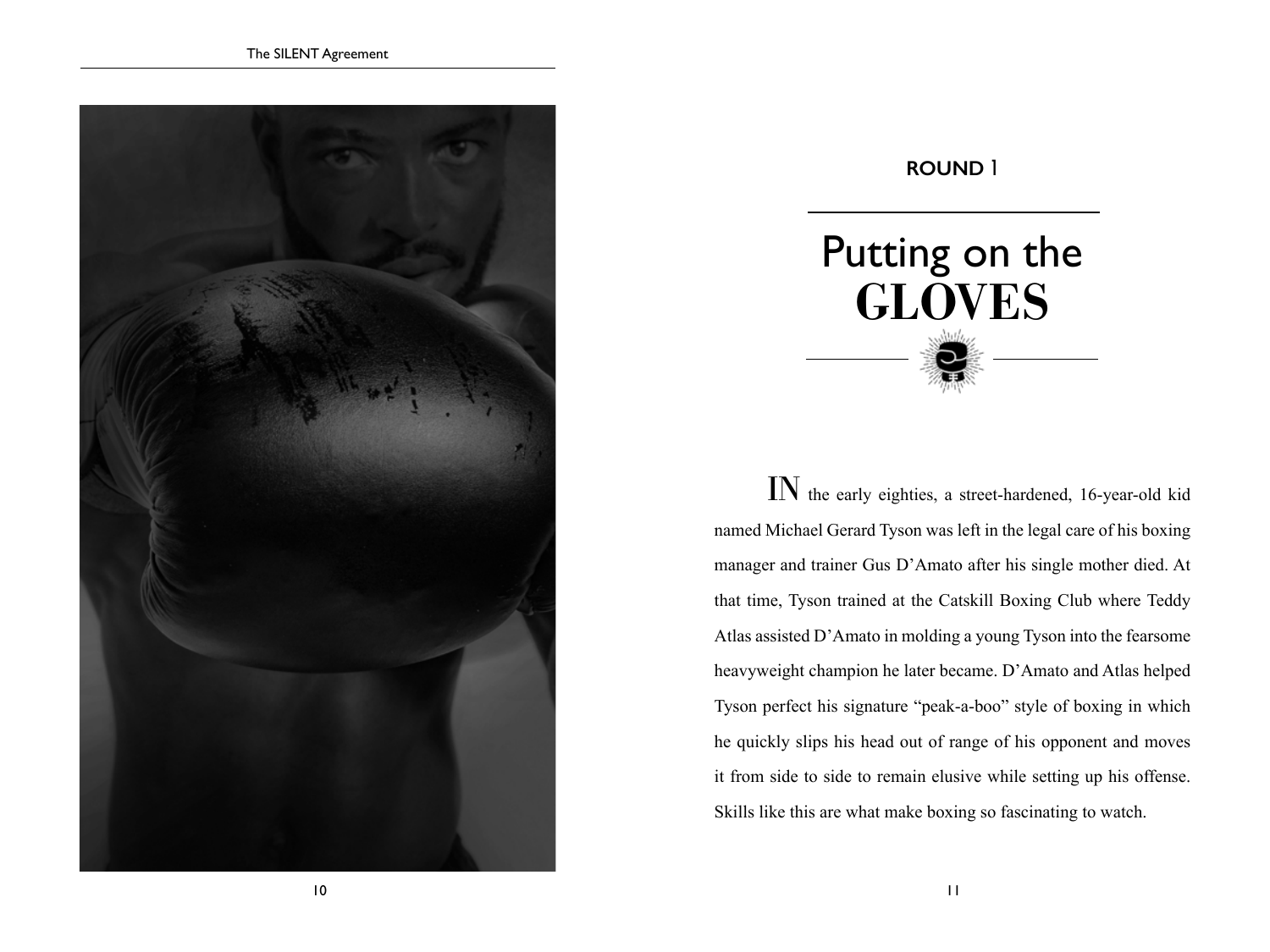Remembering back to those early training sessions, Atlas once said of Tyson, "We used to have to pay sparring partners because he punched so hard that he knocked them out. Then every so often we'd get one that he couldn't knock out." When the latter happened, Tyson engaged in the "silent agreement" in which he would lean against his also-exhausted opponent giving both of them a chance to rest. Atlas blamed Tyson's habit of making this agreement as immaturity, and he told Tyson to stop doing it. Atlas said to Tyson, "Stop making silent agreements. Because one day you'll get a guy who won't sign a contract."

As a competitive weightlifter, athlete, and business owner, I've often thought about the correlations between sports and the fight for racial equity within corporate America. Specifically, I've noticed that Black executives inadvertently make silent agreements to be content with less, to not fight for what they deserve, and to fully support the demands of the corporate administration even when those demands conflict with their own community, culture, and conscious. Those who comply with these unwritten contracts with corporate America almost always find out the hard way that the other side hasn't signed. Even though African-Americans may stay silent about the day-to-day racism they experience, and they may even

help ensure other Blacks stay on the "Black track" (the path that inevitably leads toward a managerial plateau), they are never rewarded. In fact, they come to feel like psychological contortionists who are betraying their true selves and their own culture to further what they think are their future interests, but with no real payoff.

Research conducted by McGill University's Patricia Faison Hewlin shows that many minorities feel pressured to create "facades of conformity," suppressing their personal values, views, and attributes to fit in with organizational ones. As Hewlin and her colleague Anna-Maria Broomes found in various industries and corporate settings, African Americans create these facades more frequently than other minority groups and feel the inauthenticity more deeply.

The major disconnect for Black men and women in corporate America is that they experience racism and micro-aggressions in the workplace every day, even as they are told that "everyone" is on board to combat these corporate conflicts. Many times, when Blacks point out race-related problems, they are punished in ways large and small by white group-think that seems to say, "We knew you would cause problems. We're letting you be here. Isn't that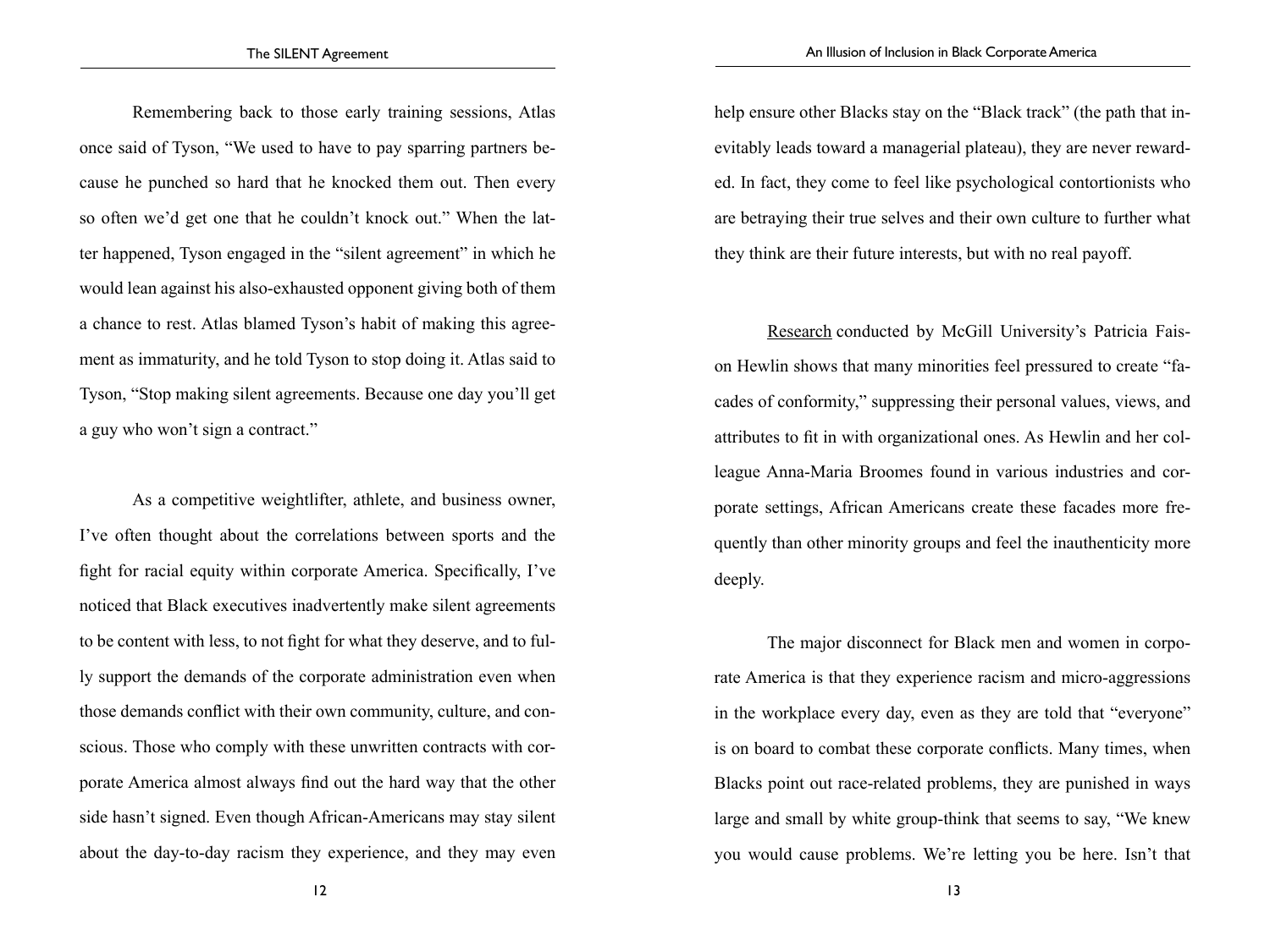enough?" A noted psychiatrist once summed it up this way: "Those Black executives in the potentially greatest psychological trouble are the ones who try to deny their ethnicity by trying to be least Black—in effect, trying to be white psychologically."

These futile attempts to blend in play out in corporations across America, as Black men and women who are tired of battling micro-aggressions and flagrant discrimination at work simply make a silent agreement to stop fighting. Even those who don't completely stop fighting still don't fight with the same intensity they once did. Instead, they start throwing "don't-hit-me" punches, because they are no longer trying to win, just mentally survive while waiting for the conflict to be over. Many promising Black executives leave corporate America altogether once they understand that they will never be able to win the ultimate prize: access to corporate C-suites and boardrooms.

An unfortunate majority of African American executives accept that they will be relegated to positions in race relations, community relations, or public relations while never being given opportunities to serve in meaningful positions in marketing, operations, finance, or information technology. This is not a coincidence. It is a construct of predominantly white senior corporate boards and senior executives who excuse their racism by saying that Blacks are not qualified, not the right fit, lack the right personality, or countless other frustrating reasons designed to obscure the truth: They do not want to African Americans in their ranks.

## AS OF THIS WRITING

- Fewer than 10% of senior executives that operate business units are African American.5
- Just 3.3% of all executive or senior leadership roles are held by African Americans.<sup>6</sup>
- Approximately 1% of board members in the S&P 500 are African American.7
- 37% of boards do not have a single Black member, according to an analysis by Black Enterprise magazine.<sup>7</sup>
- Fewer than 1% of Fortune 500 CEOs are Black.<sup>8</sup>
- •
- Only 3 African American women have led Fortune 500 companies (SHRM, 2021).

Exclusionary tactics within corporate environments have had a devastating impact on the progress of Black America, and, ironically, have resulted in a huge loss of talent and innovation, immea